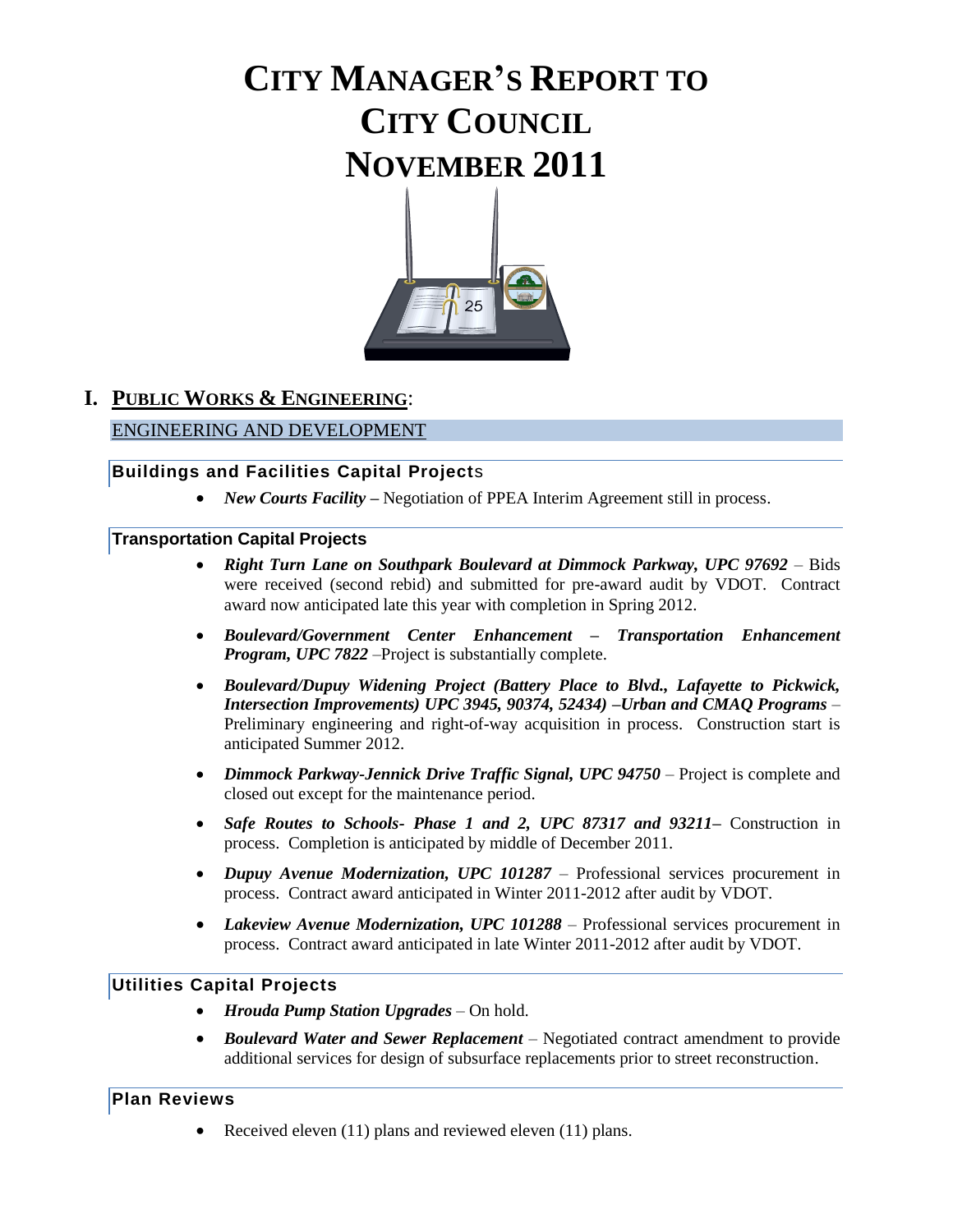## **I. PUBLIC WORKS & ENGINEERING** (CONTINUED):

#### **Right of Way Permits**

 $\bullet$  Issued sixteen (16) permits and closed out five (5) permits.

#### **OPERATIONS AND MAINTENANCE**

#### **Street Maintenance**

• Placed Asphalt in  $(05)$  potholes,  $(10)$  utility cuts and  $(04)$  low areas.

#### **Traffic Operations**

- Replaced/Maintained signals, signs, markings and street lighting 80 locations.
- Preventative Maintenance 4 locations.

#### **Vegetation**

- Removed litter from (08) locations, and responded to (05) litter miscellaneous/dead animal requests.
- Trimmed tree limbs/bushes at (02) location and responded to (02) miscellaneous tree request.
- Continue removing storm damage from (08) locations collecting (02) flatbed dump truck loads after Hurricane Irene.
- Cut, trimmed (02) locations and responded to grass miscellaneous request at (01) location.
- Assisted Parks Department with clearing of trail at Roslyn Park.

#### **Recycling Center**

 272 citizens used the Recycling Center to dispose of Category 1 Materials, brush, Hurricane debris, metal products and other recyclable materials.

#### **Storm Water Utility**

- Cleaned (44) catch basins, (04) drainage ditches, repaired (02) catch basins, and responded to (03) miscellaneous drainage request
- Placed topsoil/gravel in sinkhole at (04) locations and (01) driveway entrance.
- Sweeper swept  $(15)$  locations collecting  $(20)$  cubic yards of debris.
- Concrete Crew removed/replaced 46' of sidewalk at (03) locations and responded to (02) miscellaneous concrete request.
- Leaf season began November  $7<sup>th</sup>$  City's crews has collected 840.5 cubic yards of leaves from Areas 1 and 2.

#### **Wastewater Utility**

- Responded to (03) sewer backups, (10) miscellaneous requests, installed (04) cleanouts and (01) top, flushed drains at the animal shelter, repaired (01) lateral and (03) main sewer lines.
- Sprayed for Sewer Rats/Roaches at (02) locations.
- Camera sewer main lines at (01) location.
- Removed debris from pumps, and replaced flood lights at Main Pump Station.
- Cleaned floats on pumps at Dunlop Farms Pump Station.
- Continued checking all pump stations and methane pump daily.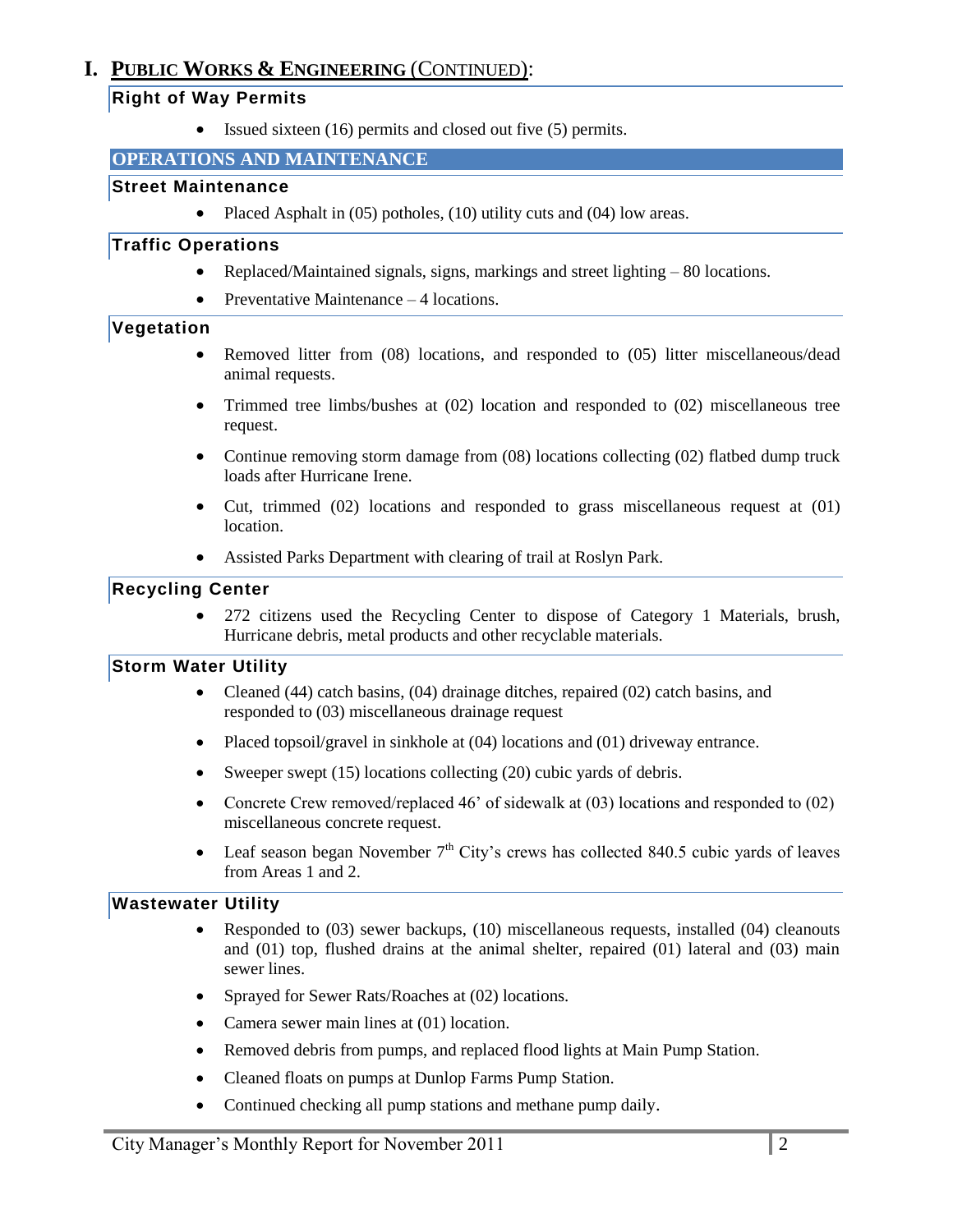## **I. PUBLIC WORKS & ENGINEERING** (CONTINUED):

## **Water Utility**

- Replaced  $(12)$  meters, installed  $(01)$  new meter, cleaned  $(17)$  meter boxes, repaired  $(03)$ meter leaks, (05) services and (03) main lines, replaced (01) meter box, (05) meter lids, (04) meter setters, (01) valve box and responded to (05) miscellaneous water requests.
- Checked water pressure at (02) residential meters.
- Responded to (05) request for discolored water ran a hydrant to clear in each area.
- Turned water on at (01) location after hours for Police Department.
- Backflow/Cross Connection Technician conducted (26) surveys, (19) completed (07) incomplete and assisted with locating underground utilities performing (72) hours.
- Collected weekly routine water samples, performed THM's, HAA's and sent to Appomattox River Water Authority's (ARWA) lab for testing.
- Miss Utility locating required (252) man-hours.

#### **Emergency Management**

• This item has been completed.

## **II. PLANNING & COMMUNITY DEVELOPMENT:**

|                     | Month | YTD. |
|---------------------|-------|------|
| 1. Fence Permits    |       | 20   |
| 2. New Sign Permits |       | 76   |

- Sweet Frog 72 Southgate Square
- Hot Spot Electronics 790 Southpark Boulevard
- Gold's Gym 342 Southpark Boulevard
- Liberty Tax Service 2219 Boulevard

#### 3. **Neighborhood Revitalization – 2011 Emergency Home Repair Revitalization - \$52,135**

| <b>Repairs Completed</b>    | #() |
|-----------------------------|-----|
| <b>Repairs in the Works</b> | #() |

2011 Applications being processed

Six (6) grant recipients have been selected for this funding cycle. Depending on project costs, additional grants may be given to those on the waiting list.

#### 4. **Zoning Property Maintenance**

| <b>Property Maintenance</b>      |       |     | <b>Zoning</b>              |              |     |
|----------------------------------|-------|-----|----------------------------|--------------|-----|
|                                  | Month | YTD |                            | Month        | YTD |
| <b>Total Inspections</b>         | 5     | 129 | <b>Total Inspections</b>   | 4            | 42  |
| <b>Violations</b>                | 2     | 81  | <b>Violations</b>          | 2            | 27  |
| <b>Violations Resolved</b>       |       | 52  | <b>Violations Resolved</b> | 0            | 19  |
| House # Violations               |       |     | <b>Tall Grass</b>          |              |     |
|                                  | Month | YTD |                            | Month        | YTD |
| <b>Total Inspections</b>         | 3     | 24  | <b>Total Inspections</b>   | 4            | 591 |
| <b>Violations</b>                | 3     | 23  | <b>Violations</b>          | 2            | 357 |
| <b>Violations Resolved</b>       | 23    | 53  | <b>Violations Resolved</b> | 2            | 184 |
| <b>Inoperable Motor Vehicles</b> |       |     | <b>Building Code</b>       |              |     |
|                                  | Month | YTD |                            | <b>Month</b> | YTD |
| <b>Total Inspections</b>         | 19    | 135 | <b>Total Inspections</b>   | 10           | 73  |
| <b>Violations</b>                | 18    | 108 | <b>Violations</b>          | 2            | 37  |
| <b>Violations Resolved</b>       | 10    | 62  | <b>Violations Resolved</b> | 10           | 33  |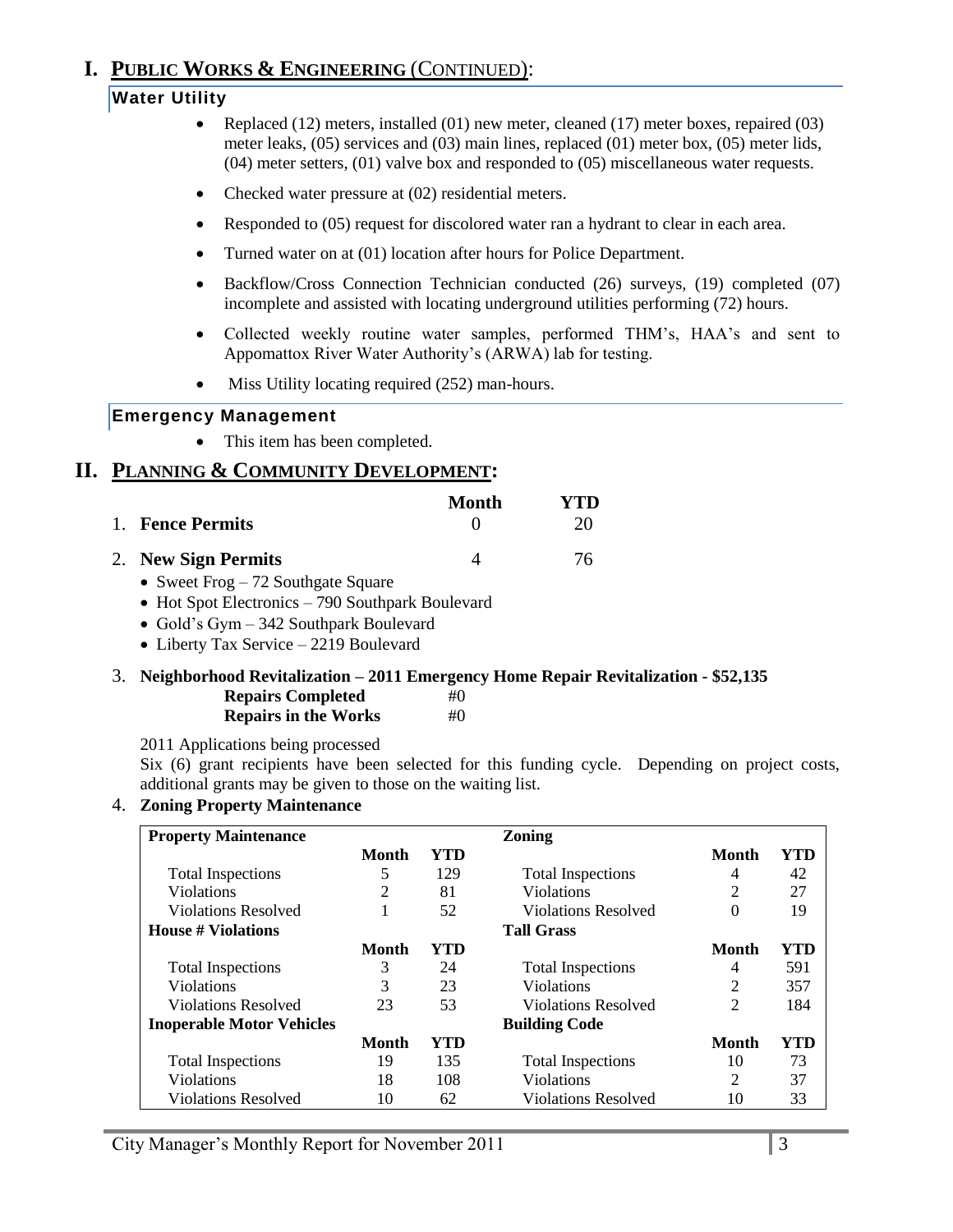## **II. PLANNING & COMMUNITY DEVELOPMENT** (CONTINUED):

| <b>Signs</b>               | Other |     |                            |       |     |  |
|----------------------------|-------|-----|----------------------------|-------|-----|--|
|                            | Month | YTD |                            | Month | YTD |  |
| <b>Total Inspections</b>   |       |     | <b>Total Inspections</b>   |       | 33  |  |
| <b>Violations</b>          |       | 86  | <b>Violations</b>          |       |     |  |
| <b>Violations Resolved</b> |       | 78  | <b>Violations Resolved</b> |       |     |  |

| 5. | <b>Building Inspections</b>       |           |             | <b>Rental Inspections</b>     |                |                |
|----|-----------------------------------|-----------|-------------|-------------------------------|----------------|----------------|
|    |                                   | Month     | <b>YTD</b>  |                               | <b>Month</b>   | <u>YTD</u>     |
|    | New Construction Inspections      | 164       | 1,996       | <b>Total Units Registered</b> | 10             | 92             |
|    | Permits for new Residents         | 2         | 6           | <b>Total Units Inspected</b>  | 14             | 46             |
|    | <b>Cost New Homes</b>             | \$145,000 | \$454,400   | Dwellings                     |                | 26             |
|    | Existing House & Maintenance      | $\Omega$  | 58          | Multi-family                  | $\Omega$       | 10             |
|    | <b>Additions</b>                  | 8         | 93          | Apartments                    |                | 10             |
|    | Demolitions                       |           | 4           | <b>First Inspection</b>       |                |                |
|    | Permits for Commercial            |           | 66          | Passed                        | 14             | 44             |
|    | <b>Cost for Commercial</b>        | \$298,402 | \$3,638,367 | Failed                        | 0              | $\Omega$       |
|    | <b>Plumbing Permits Issued</b>    | 19        | 144         | Second Inspection             | $\overline{2}$ | $\overline{2}$ |
|    | <b>Electrical Permits Issued</b>  | 25        | 180         | Passed                        | 2              | $\overline{2}$ |
|    | <b>Mechanical Permits Issued</b>  | 13        | 76          | Failed                        | 0              | $\theta$       |
|    | Swimming Pool Permits Issued      | $\Omega$  | 14          | Re-Inspection – Phase 1       | 10             | 101            |
|    | <b>Inoperative Vehicles Towed</b> | $\Omega$  | 0           | Passed                        | 10             | 95             |
|    | Letters on Water Cutoff           |           | 14          | Failed                        | $\Omega$       | 6              |
|    | <b>Court Cases</b>                | 0         |             | 4 Year Cert. Issued           | 14             | 46             |
|    |                                   |           |             | Apartments                    | $\Omega$       | 4              |
|    |                                   |           |             | No. of Units Certified        |                | 36             |

## **III. POLICE DEPARTMENT:**

- Our officers responded to 3,648 calls for service during the month of November, 2011. During the same month last year, we responded to 3,686 calls for service—a 1% decrease. One (1) robbery was reported this month, while two (2) were reported last year during this same time frame—a 50% decrease. There was one (1) reported aggravated assault and one (1) reported during the month of November, 2010— no change. We responded to eight (8) burglaries in November, 2011, compared with a response to four (4) burglaries during the month of November, 2010—a 50% increase. There were 123 Part I, or serious, crimes reported to the Colonial Heights Police Department in November, 2011. Ninety-five (95) of those, or 77%, have been cleared. Specific percentages for the Part I crimes and arrests are available upon request.
- The month of November was no doubt a very busy month. We began the month by preparing and sponsoring the City's *United Way Campaign.* We are proud to announce that we surpassed our modest goal and raised almost \$8,500.00. We are very grateful to all of our fellow employees who gave generously, volunteered their time and attended our kickoff luncheon at Shepherd Stadium. Despite the adverse weather conditions, we felt a good time was had by all.
- $\checkmark$  Another update that we are pleased to report is that an arrest has been made in the burglary cases that have recently plagued the tri-cities area. A former Colonial Heights resident has been charged with several burglaries in Prince George County and we have identified property belonging to our victims here in the City. While much more work is pending, but we are confident that we are headed in the right direction.
- $\checkmark$  Uniform Patrol has been very active over the course of the month. We had regular and Auxiliary officers out on bike patrols in our residential areas due to the burglary cases that were occurring. We also experienced an attempted armed robbery at our local Flowers Bakery, where we identified the suspect from photos and then cleared by arrest several robberies from Chesterfield County, including ours. A bank robbery from Fairfax County was also cleared when we received information that a suspect was hiding in the area. The suspect was recognized by us from surveillance photos and, when confronted, admitted to the crime.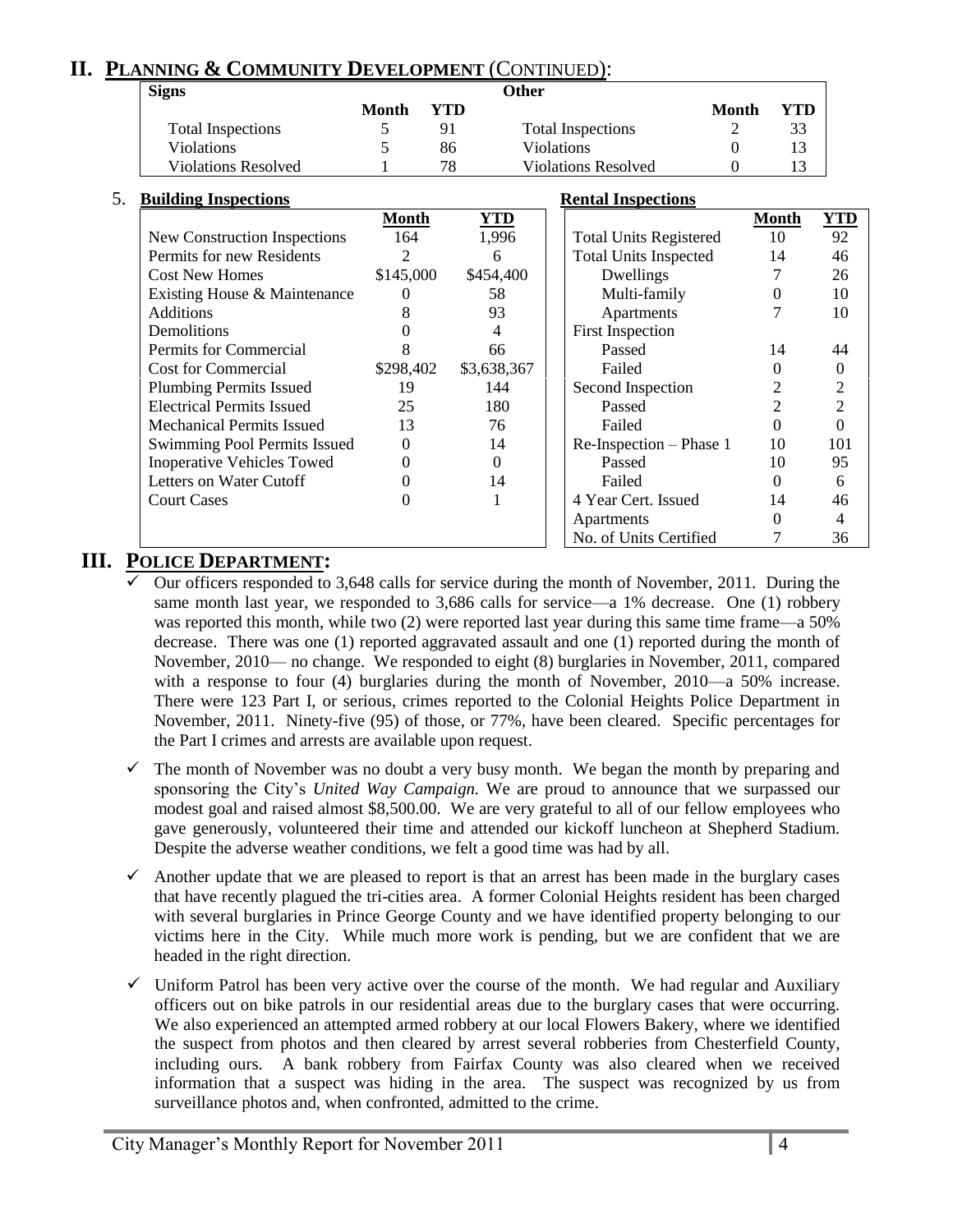## **III. POLICE DEPARTMENT** (CONTINUED)**:**

- I also wish to make note that our department stepped up and assisted the high school with *Kelsi's Krusade*, a fundraising effort and organized walk for one of our high school students stricken with a form of cancer. The community event was impressive, with approximately 800 people participating.
- $\checkmark$  Our Law Enforcement Services Bureau was also very busy with a variety of events, beginning with the annual *Veteran's Day Memorial Service.* SRO Scott Whirley presented his *Texting While Driving* program to the high school. In addition, a community safety event was conducted at Southpark Mall, where child safety seats were checked, child DNA was collected and we did VIN etching. Considering the weather, we got a lot done in a short period of time.
- $\checkmark$  There is still one opening within the department, with two certified officers in the background phase of the hiring process at this time. Our two officers at Crater Training Academy are still progressing at a good pace. We are hopeful that our Animal Control position will be filled within the next 30 days as the hiring process continues with an internal candidate.
- Our Investigations Division had a solid month—they were assigned 14 new cases and cleared 13 of them, some from the previous month, for a clearance rate of 93%. Cases which were assigned included a few burglaries, possession of child pornography, grand larceny, credit card fraud, forgery and uttering, attempted armed robbery and a death investigation. Investigations also processed 11 concealed weapon permits.
- $\checkmark$  Our Street Crimes Unit is continuing to assist Investigations due to the absence of Sr. Detective Roger Santini for knee surgery. SCU members searched for several subjects wanted throughout the City. One nuisance letter was sent to a resident. They also continue to work with the State Police's Drug Diversion Unit on a few local fraudulent prescription cases.
- $\checkmark$  Overall, we made 325 arrests for the month, to include 86 felonies and 187 misdemeanors; worked 104 crashes; wrote 703 traffic citations; gave 708 verbal warnings; affected 18 DUI arrests and issued 33 parking citations.
- $\checkmark$  Our Auxiliary Police volunteered 277 hours during the month. Duties included high school football games, police transports, bike patrols, ride-alongs and the *Kelsi's Krusade* fundraiser. Sentinels volunteered 36 hours and their duties included collecting child DNA, assisting with traffic at football games.
- **Master Detective Jason Chimera** has been selected as our *Employee of the Month* for October, 2011. It is perceived that once an officer is assigned to the Multi-Jurisdictional Narcotics Task Force that they are rarely seen around the department. However, this is not the case with Master Detective Chimera. The other detectives in Investigations frequently call upon him for assistance with obtaining telephone records, intelligence on individuals and many other issues. Such was the case with a recent attempted malicious wounding and two shooting incidents that occurred on October 19, 2011. Once Master Det. Chimera learned of the investigation and suspect, he contacted a State Police confidential informant whom he believed would be able to assist in locating the suspect. The informant did contact the suspect via cell phone and was able to engage the suspect in conversation regarding the incidents, during which time he made incriminating statements that were audio recorded. Once the suspect's location was determined, Jason assisted with surveillance, compiling an operational plan for execution of a search warrant for the suspect's location, assisted with execution of the search warrant, collection of evidence, assisted with the search of a separate location and subsequent collection and packaging of evidence. Jason readily volunteered his assistance, expertise and knowledge to the investigation without having to be asked. For his dedication to the department and his exemplary work ethic of teamwork and cooperation, Master Detective Jason Chimera was awarded with a gift certificate at Buffalo Wild Wings.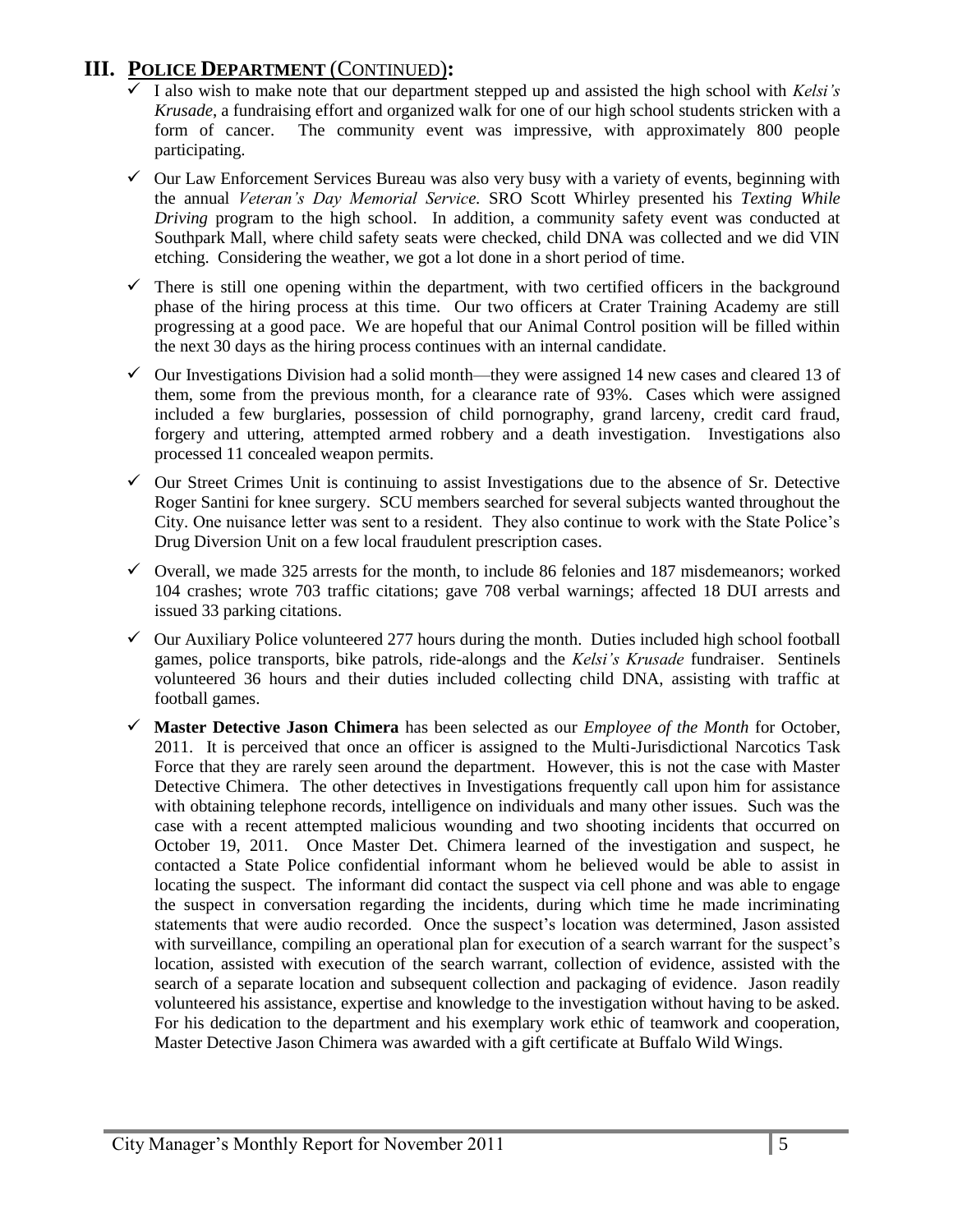## **IV. FIRE & EMS DEPARTMENT:**



#### **Total Fire Type Incidents: 102 Total EMS Patients: 285 (Total EMS incidents 284)**

*Fire units arrived on scene in less than 7 minutes on 64.5% of emergency incidents. <sup>U</sup>(average response time 6:43 minutes)* 

*EMS units arrived on scene in less than 7 minutes on 66.4% of emergency incidents. <sup>U</sup>(average response time 6:02 minutes)*

| <b>Fire Division (number of incidents):</b>                                    |  |                                   |                                 |                               |    |  |  |
|--------------------------------------------------------------------------------|--|-----------------------------------|---------------------------------|-------------------------------|----|--|--|
| <b>Fires</b>                                                                   |  | <b>Hazardous situations</b>       |                                 | Service calls and false calls |    |  |  |
| Building Fire                                                                  |  | <b>Electrical Problem</b>         | 8                               | Good Intent Calls             | 38 |  |  |
| Vehicle Fire                                                                   |  | Power Line Down                   |                                 | <b>Public Service</b>         | 25 |  |  |
| Brush Fire                                                                     |  | Natural Gas Leak                  |                                 | Alarm Activation (no fire)    | 15 |  |  |
| Other Fire                                                                     |  | Chemical/gasoline Spill           | 2                               | Child Seat Installation       |    |  |  |
|                                                                                |  | <b>Other Hazardous Conditions</b> |                                 | Smoke detector installation   |    |  |  |
| M/A EMS First Responder to Chesterfield<br>M/A received from Chesterfield Fire |  |                                   |                                 |                               |    |  |  |
| M/A to Hopewell Fire                                                           |  |                                   | M/A received from Fort Lee Fire |                               |    |  |  |
| M/A to Petersburg Fire                                                         |  | M/A received from Petersburg      |                                 |                               |    |  |  |

| <b>EMS</b> Division (number of patients): |    |                       |    |                                  |    |  |
|-------------------------------------------|----|-----------------------|----|----------------------------------|----|--|
| Abdominal pain                            | 21 | Choking               | 4  | Pain                             | 8  |  |
| <b>Altered Mental Status</b>              | 14 | Convulsions/Seizure   | 4  | Pregnancy/Childbirth             |    |  |
| <b>Animal Bite</b>                        | 2  | Diabetic Problem      | 4  | Psychiatric Problem              | 5  |  |
| Assault                                   | 5  | Fall                  | 32 | <b>Sick Person</b>               | 20 |  |
| Auto vs. Pedestrian                       | 2  | Headache              | 3  | Stroke/CVA                       | 6  |  |
| Back Pain                                 | 7  | <b>Heart Problem</b>  |    | Traffic Accident                 | 26 |  |
| <b>Breathing Problem</b>                  | 32 | Hemorrhage/Laceration | 5  | Traumatic Injury                 | 6  |  |
| Cardiac Arrest                            |    | Ingestion/Poisoning   |    | Unconscious                      | 16 |  |
| <b>Chest Pain</b>                         | 27 | Overdose              |    | Other type EMS Calls             | 29 |  |
| M/A to Petersburg EMS                     | 5  |                       |    | M/A received from Fort Lee EMS   |    |  |
| M/A to Hopewell EMS                       | 2  |                       |    | M/A received from Petersburg EMS |    |  |
| M/A to Fort Lee EMS                       | 3  |                       |    | M/A received from Chesterfield   |    |  |
| M/A to Dinwiddie EMS                      |    |                       |    |                                  |    |  |

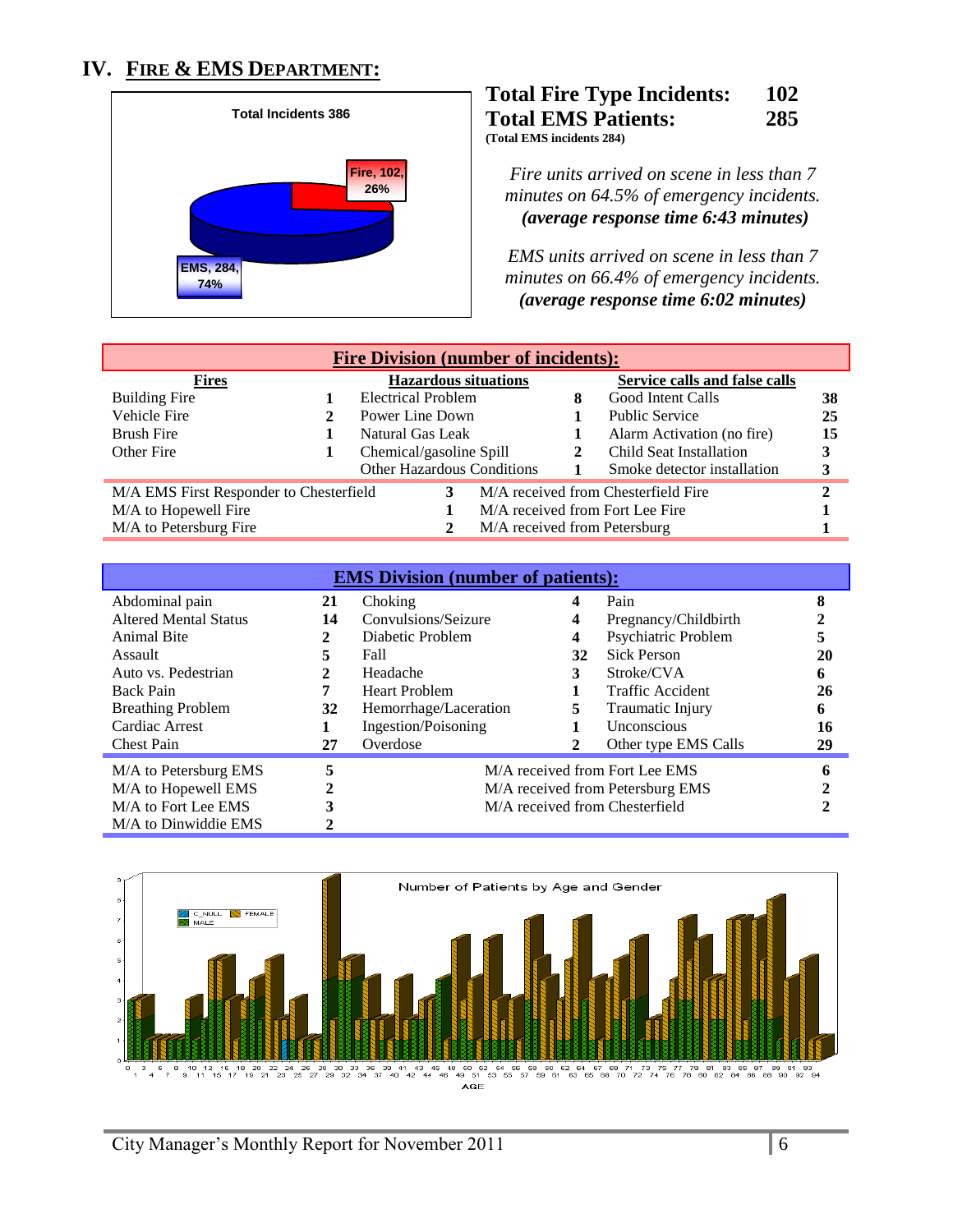## **V. FINANCE DEPARTMENT:**

**Finance -** Checks processed: 1,142

Five (5) alarm citations were processed during November.

**Purchasing** - 207 total purchase orders completed with 145 being processed by the purchasing and 62 departmental purchases being reviewed as compared to 200 being completed for the same period in 2010. In addition 150 check requests were prepared by departments which are not processed by Purchasing.

Bids Issued/Opened during the month:

- **Invitation # 11-02903-998 Right Turn Lane at Southpark Blvd and Charles Dimmock Parkway**, Project bid back on November 29<sup>th</sup>, with results given to Commonwealth for agreement to proceed.
- **Invitation # 11-101902-994 – Contract for Custodial Services,** was issued on Sept 28, with bids opened on October 19<sup>th</sup>, contract completed with current firm.
- **Invitation # 11-102702-995/996 – Ambulance Cab and Chassis & Ambulance Body,** Bids received October 27th. Department is reviewing bids.
- **Invitation# 11-112903-997 – Appomattox River Greenway Trail Project – Phase II,** Bids received on November  $21<sup>st</sup>$ , with results given to Commonwealth for agreement to proceed.
- **Invitation # 1202203-999 – On Call Contract for Environment Contract**, issued on October 26th, with proposals due on December 2nd.

Other Purchasing Activity:

- Quote issued for mini excavator for Public Works
- Quote issued for minor roof problem at City Hall
- Purchase Order issued for new vehicle for Sheriff Department.

#### **Risk Activity:**

- Small claims involving a recreation vehicle while backing up, Police vehicle during a chain reaction, a youth on a bike striking a police vehicle, and fire vehicle struck by hit and run driver.
- City light pole was struck by driver who fell asleep.
- Claim by resident on damage to fence by City vehicle.

#### **Utility Billing:**

Bi-monthly Utility Bills Sent – 3,774

Delinquent Notices Sent –749 or 20.8% with 133 cut off for nonpayment

Received \$98.51 in delinquent bills using the State Set-Off Debt Collection System.

## **VI. HUMAN RESOURCES DEPARTMENT:**

#### **Advertisements**

| Department   | <b>Position</b>                                |
|--------------|------------------------------------------------|
| Public Works | <b>Engineering Technician</b>                  |
| Public Works | Utility Heavy Equipment Operator (Promotional) |

#### **Training**

 $\mathcal{R}$  New employees continue to complete required ICS and VML University on-line training courses.

#### **Miscellaneous**

 $\mathcal{R}$  The following exit interview sessions were held in November 2011:

Ronald Edwards – EMS Firefighter Adam Brooks – Project Coordinator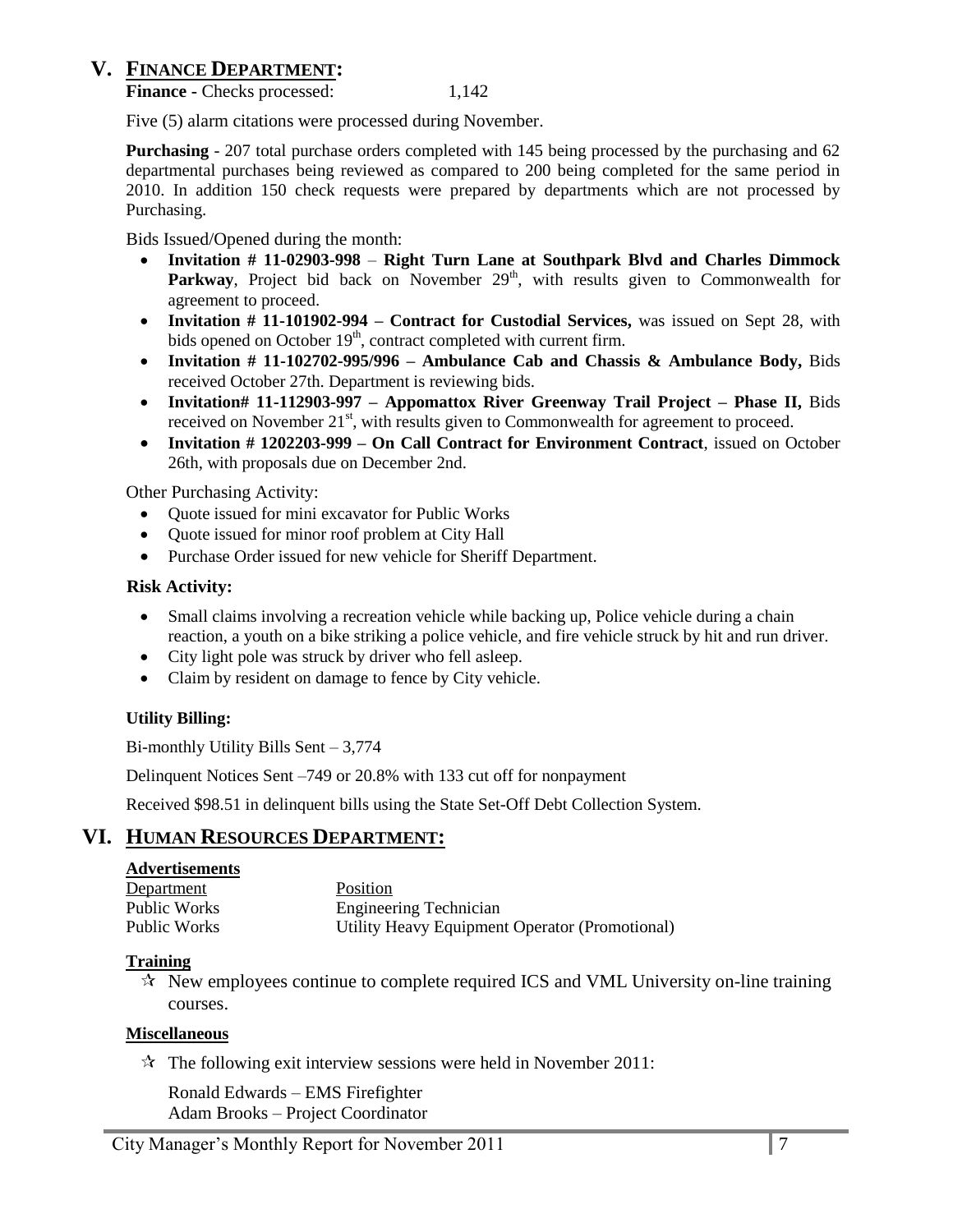#### **VI. HUMAN RESOURCES DEPARTMENT** (CONTINUED)**: Miscellaneous** (Continued)

- $\hat{\tau}$  Participated in a Family and Medical Leave Act (FMLA) telephonic fact-finding interview on November 8, 2011.
- $\mathcal{R}$  Participated in a Virginia Employment Commission unemployment claim telephonic interview on November 29, 2011.

#### **Worker's Compensation**

 $\hat{x}$  The following workers' compensation reports were filed during the month of November 2011:

| Date           | Department | Description of Injury                                          |
|----------------|------------|----------------------------------------------------------------|
| $11-04-11$     | Fire       | Hit head on cabinet causing small laceration.                  |
| $11-07-11$     | Fire       | Hit right thumb on metal door piece causing small laceration.  |
| $11 - 16 - 11$ | Police     | Dog bite to upper left thigh.                                  |
| $11-26-11$     | Fire       | Lower back muscle pulled while lifting a patient on stretcher. |

## **VII. INFORMATION TECHNOLOGY DEPARTMENT:**

- $\dot{\mathbf{x}}$  The City's web site had 41,947 visits in the month of November with 65,498 page views, including 2,519 visits to the City job listings page. The top five pages visited after the home page were: Library, Jobs, Purchasing RFPs, Real Estate Assessment Search, and Recreation & Parks.
- $\lambda$  Citizens submitted and city staff processed 332 service requests and questions through the "Citizens Action Center" online during the month of November. The FAQs were viewed 888 times during this same period.
- $\lambda$  November's City e-News was distributed via email to 4,065 customers. The City of Colonial Heights' Facebook Page now has 2,115 fans.
- $\mathcal{R}$  Proactive Information Management completed 64.06 hours of IT service and maintenance for City departments in November. Proactive also networked the main copier in City Hall so that employees can automatically send print jobs to the copier from their PCs.
- $\mathcal{R}$  The Information Systems Coordinator, with assistance from Police and Fire personnel, installed over 40 new Verizon 4G air cards in Public Safety mobile data computers. These devices will provide faster data speeds and more stable internet connections for personnel out in the field.

## **VIII. LIBRARY:**

- The library staff circulated 19,937 titles in November.
- The public computer center was used 1,898 times.
- 283 children participated in story time.
- 151 residents registered for new library cards, and an average of 593 residents used the library each day.
- The library's meeting rooms were used 91 times.
- 3,594 residents visited the Colonial Heights Virtual Library to retrieve 1,409 articles from their homes and offices.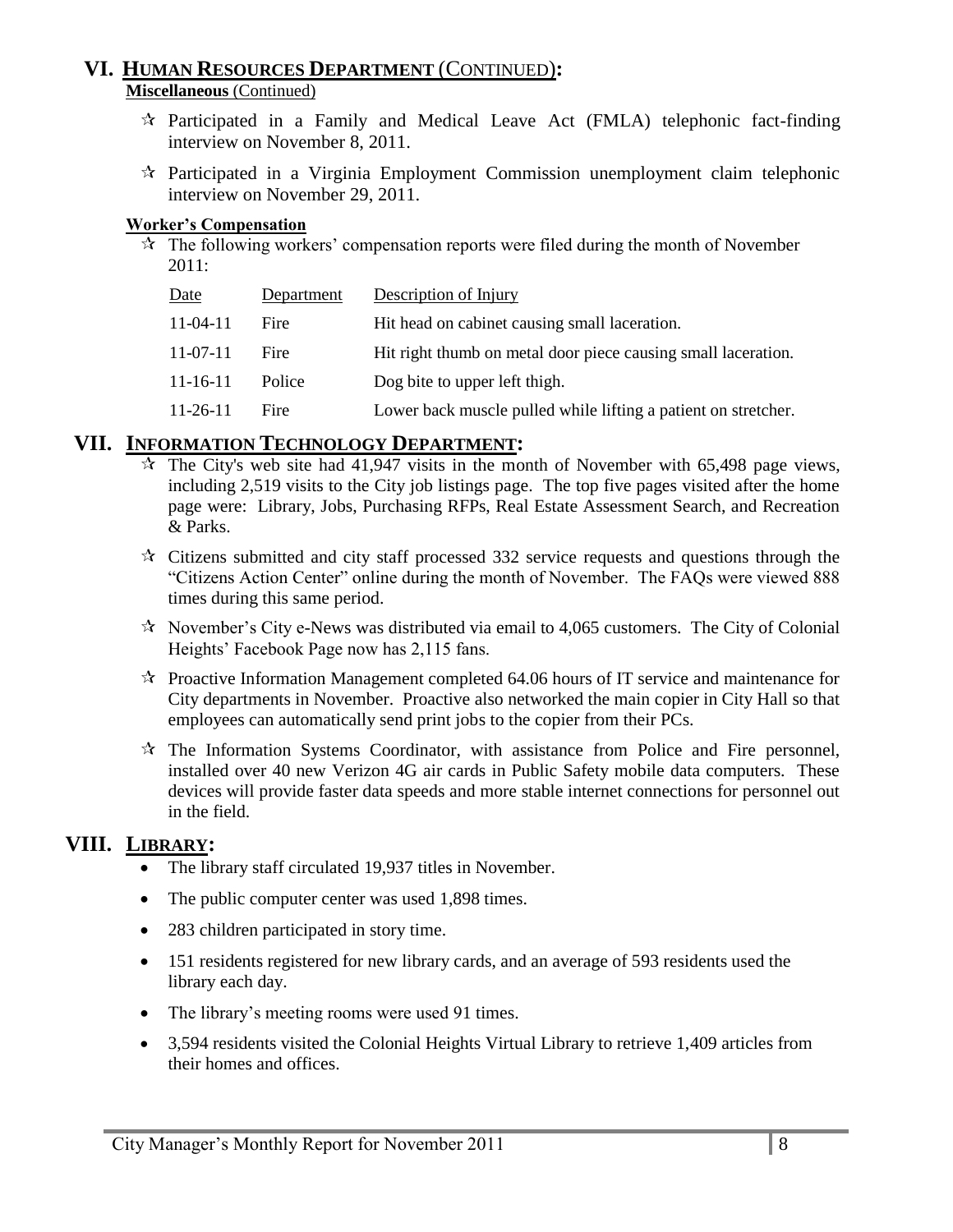## **IX. RECREATION & PARKS DEPARTMENT:**

#### *Recreation Division*

Youth Football/Cheerleading and Adult Softball leagues completed their seasons in November. The Minor Blue and Senior Football teams won their respective Youth Football Championships and all three age division championships included a team from Colonial Heights. Youth Basketball evaluations and drafts were also completed and practices start the 1<sup>st</sup> week in December. Twelve Colonial Heights teens will be participating in the First Tech Robotics Challenge in 2012 and practices began in November. Our department received a grant to offer this program and we have partnered with the High School to coach the kids leading up to the competition.

#### **Christmas Card Contest**

The Colonial Heights Recreation Department would like to congratulate the winners of this year's Christmas Card Contest. Over 230 entries were received by the Department and the first place winner's design will be used for the Department's Christmas Card.

**First Place Second Place Third Place Fourth Place** Abbey Wilson Channell Omondi Katie Kollman Claire Hill

**2011 Colonial Heights Recreation Department** 





| <b>Athletics</b>                                                         | 2011         | <b>2010</b>     |
|--------------------------------------------------------------------------|--------------|-----------------|
| Cheerleading                                                             | 96           | 66              |
| Football                                                                 | 197          | 164             |
| Youth Basketball Registration                                            | 336          | 338             |
| Youth Wrestling                                                          | 32           | 35              |
| <b>Activities/Programs</b>                                               | 2011         | 2010            |
| <b>POWER</b>                                                             |              | 6               |
| First Tech Robotics Challenge                                            | 12           | n/a             |
| <b>Little Tikes</b>                                                      | 3            | n/a             |
| <b>Christmas Card Contest</b>                                            | 238          | 242             |
| Teen After School Program                                                | 39           | 32              |
|                                                                          |              |                 |
| <b>Instructor Based Programs</b>                                         | <u> 2011</u> | 2010            |
| <b>Belly Dancing</b>                                                     | 18           | $\overline{23}$ |
| Video Game Design                                                        | 4            | n/a             |
| <b>Adult Computer Basics</b>                                             | 5            | n/a             |
| Karate                                                                   | 13           | 13              |
| Zumba Cardio Fusion                                                      | 21           | 33              |
| Zumba                                                                    | 28           | n/a             |
| <b>Facility Usage</b>                                                    | 2011         | <b>2010</b>     |
|                                                                          | 1,094        | 1,283           |
| <b>Community Room Reservations</b>                                       | 25           | 28              |
| <b>Community Room Attendance</b><br>Teen Center Attendance-CHHS Students | 84           | 215             |

#### **Parks/Horticulture/Buildings & Grounds**

- Replaced sand in playground area at Edinborough Park with Fibar
- Repaired broken deck boards on bridge at White Bank Park
- Set up chairs for Veteran's Day at War Memorial and returned chairs after event
- Winterized bathrooms and water hydrants at all parks and ball fields
- Removed and stored nets from all batting cages
- Moved and locked all goals at Soccer Complex
- Removed all the benches and trash cans from Soccer Complex and stored behind stadium wall
- Repaired cracks in Middle School tennis courts
- Planted fall plants at landscape areas and flower beds, and mulched as needed
- Transplanted tree from War Memorial to Public Safety
- Pruned Hollies where needed
- Cut back Liriope at landscape areas
- Installed Christmas wreaths at 'Welcome Signs', Public Safety Building, and Legacy Garden

#### **Violet Bank Museum 2010 2011** Attendance 145 177

- Christmas Decorating
	- Christmas program preparation: A Dickens Christmas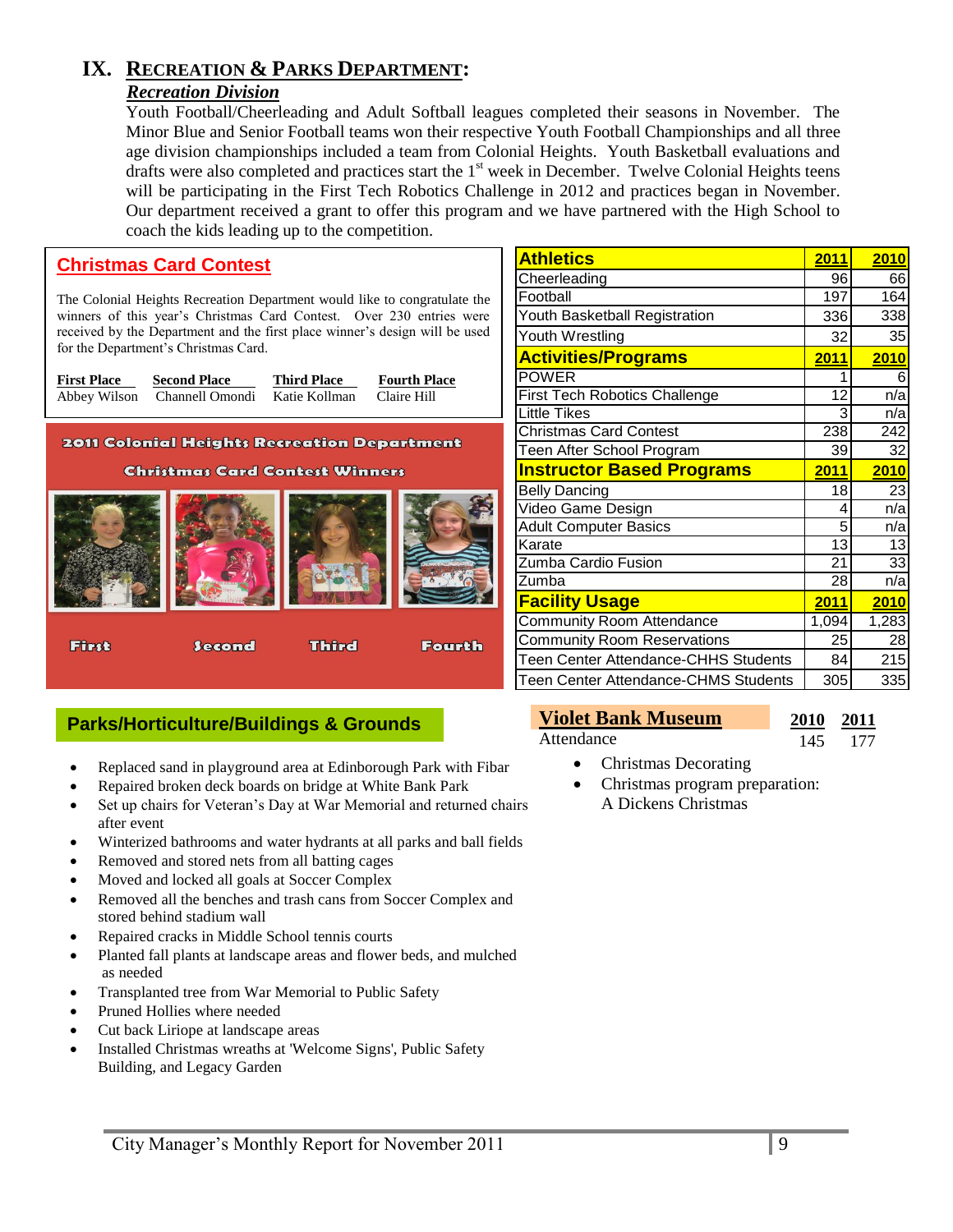## **IX. RECREATION & PARKS DEPARTMENT** (CONTINUED)**:**

## **Agency on Aging**

| <b>Activities</b>                  | 2011           | 2010 |                         |       |                |
|------------------------------------|----------------|------|-------------------------|-------|----------------|
| <b>AARP</b>                        | 32             | 32   | <b>Meals</b>            | 2011  | 2010           |
| <b>Bingo in Center</b>             | 86             | 78   | Home Del Meals          | 40    | 0              |
| <b>Bowling</b>                     | 256            | 200  | <b>Site Meals</b>       | 128   | 0              |
| <b>Bridge Party</b>                | 96             | 100  | <b>Breakfast Meals</b>  | 0     | 0              |
| <b>Bridge Tournament</b>           | 128            | 96   | Bags                    | 0     | $\mathbf 0$    |
| Crochet & Knitting                 | 78             | 52   | <b>Total</b>            | 168   | $\overline{0}$ |
| Senior Advisory Board              | 12             | 12   | <b>Transportation</b>   |       |                |
| Senior Club Meeting                | 105            | 86   | <b>Total Passengers</b> | 86    | 43             |
| Senior Citizen Dance               | 86             | 78   | <b>Total Trips</b>      | 521   | 355            |
| Sing A-Long                        | 48             | 22   | <b>Total Miles</b>      | 2,751 | 1,825          |
| Sing A-Long-CH Health Center       | 12             | 13   | Wheelchairs             | 2     | 14             |
| Swap Shop                          | n/a            | 48   | <b>Volunteer Hours</b>  | 18    | $\mathbf 0$    |
| <b>Table Games</b>                 | $\overline{7}$ | 5    | Donations               | \$207 | \$159          |
| <b>Fitness</b>                     |                |      |                         |       |                |
| Cardio Bump                        | 60             | n/a  |                         |       |                |
| <b>Strength Training Class</b>     | 109            | 150  |                         |       |                |
| <b>Sit Down Exercises</b>          | 226            | 320  |                         |       |                |
| <b>Floor Exercises</b>             | 40             | 49   |                         |       |                |
| Yoga                               | 59             | 112  |                         |       |                |
| Zoomer Boomer                      | 120            | 244  |                         |       |                |
| Tai Chi                            | 47             | 76   |                         |       |                |
| <b>Awareness/Education</b>         |                |      |                         |       |                |
| Host Site-American Medicine Chest  |                |      |                         |       |                |
| Challenge                          | n/a            | 25   |                         |       |                |
| <b>TRIAD</b>                       | 30             | 15   |                         |       |                |
| <b>Classes</b>                     |                |      |                         |       |                |
| <b>Craft Class Stepping Stones</b> | 8              | 22   |                         |       |                |
| Line Dance Class                   | $\overline{7}$ | 22   |                         |       |                |
| Painting Class Gems by James       | 4              | n/a  |                         |       |                |
| Painting Class Kay Tirpak          | 18             | 26   |                         |       |                |
| Painters Group                     | 32             | 28   |                         |       |                |
| Sewing Class                       | 10             | n/a  |                         |       |                |
| Splash of Color                    | 16             | 14   |                         |       |                |
| Tap Class Intermediate             | 100            | 136  |                         |       |                |
| <b>Tap Class Advance</b>           | 118            | 156  |                         |       |                |
| <b>Quilting Class</b>              | 24             | 10   |                         |       |                |
| Quilting Open                      | 28             | n/a  |                         |       |                |
| Watercolor                         | 22             | 15   |                         |       |                |
| <b>Trips</b>                       |                |      |                         |       |                |
| <b>Charles Town Slots</b>          | 52             | n/a  |                         |       |                |
| Riverside "White Christmas"        | 26             | n/a  |                         |       |                |
| <b>Boulevard Flowers</b>           | n/a            | 5    |                         |       |                |
| <b>Total</b>                       | 2102           | 2271 |                         |       |                |

| <b>Meals</b>            |       | 2011 2010 |
|-------------------------|-------|-----------|
| Home Del Meals          | 40    | O         |
| <b>Site Meals</b>       | 128   | ი         |
| <b>Breakfast Meals</b>  | 0     | ი         |
| Bags                    | ი     | O         |
| Total                   | 168   | O         |
| <b>Transportation</b>   |       |           |
| <b>Total Passengers</b> | 86    | 43        |
| <b>Total Trips</b>      | 521   | 355       |
| <b>Total Miles</b>      | 2.751 | 1,825     |
| Wheelchairs             | 2     | 14        |
| <b>Volunteer Hours</b>  | 18    | n         |
| Donations               |       | \$159     |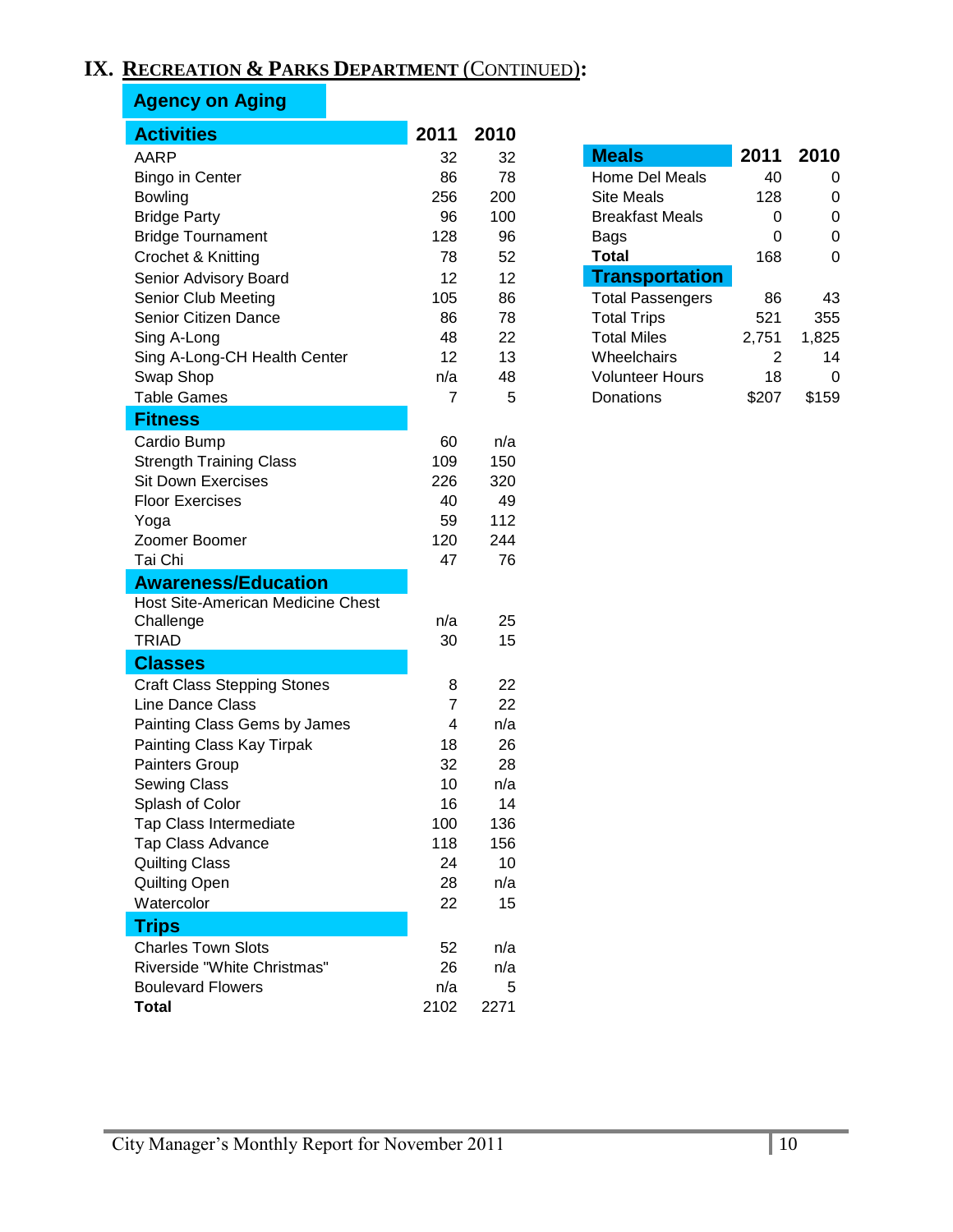## **X. OFFICE ON YOUTH & HUMAN SERVICES:**

#### **YAC Activities**

- 10 YAC Members, 4 guests, YAC advisor attended monthly meeting
- 3 YAC members, YAC advisor, 2 YSC reps attended YAC Open House
- 3 YAC members and advisor shopped for Christmas Mother Family and Elderly Person

#### **Youth Service Commission**

Met for monthly meeting to advise and discuss programming.

#### **Substance Abuse Prevention Activities**

• 10 Teens received VaABC, VASAP, MADD, State Police information when they received their driver's license

#### **Kids' After School Program**

- Current enrollment is approximately 50 youth
- KAP students collected 76 pounds of food for distribution at the C.H. Food Pantry

#### **Ongoing Monthly Meeting/Trainings**

- Operation Christmas Child
- Team Care SOC Meeting
- FAPT and FAPT Retreat
- CADRE Coalition
- Health Advisory Board
- Juvenile and Domestic Violence Task Force
- Juvenile Services Team meeting
- Positive Parenting Coalition
- Special Education Advisory Committee Presentation Exploring Medical Waivers
- CAAN-DUU Coalition meeting
- Elizabeth Smart at Fort Lee Trauma and Resiliency
- National Alliance of Children's Trust Strengthening Families Pilot
- Community Policy and Management Team
- SAFE committee  $&$  Board meetings

#### **Diversion Program Participation**

#### **Parenting**

0 families completed "Parenting with Love & Limits"

#### **Community Service**

• 14 youth completed 140 hours of Community Service

#### **Shoplifting Diversion**

• 24 youth and parent attended the Shoplifting Diversion Program

#### **Anger Management**

• 2 youth completed Anger Management Classes

#### **Substance Abuse Education**

No youth participated in Substance Abuse Education

Presented "Assault Diversion" Program to 15 teens/parents at Chesterfield Juvenile Courthouse